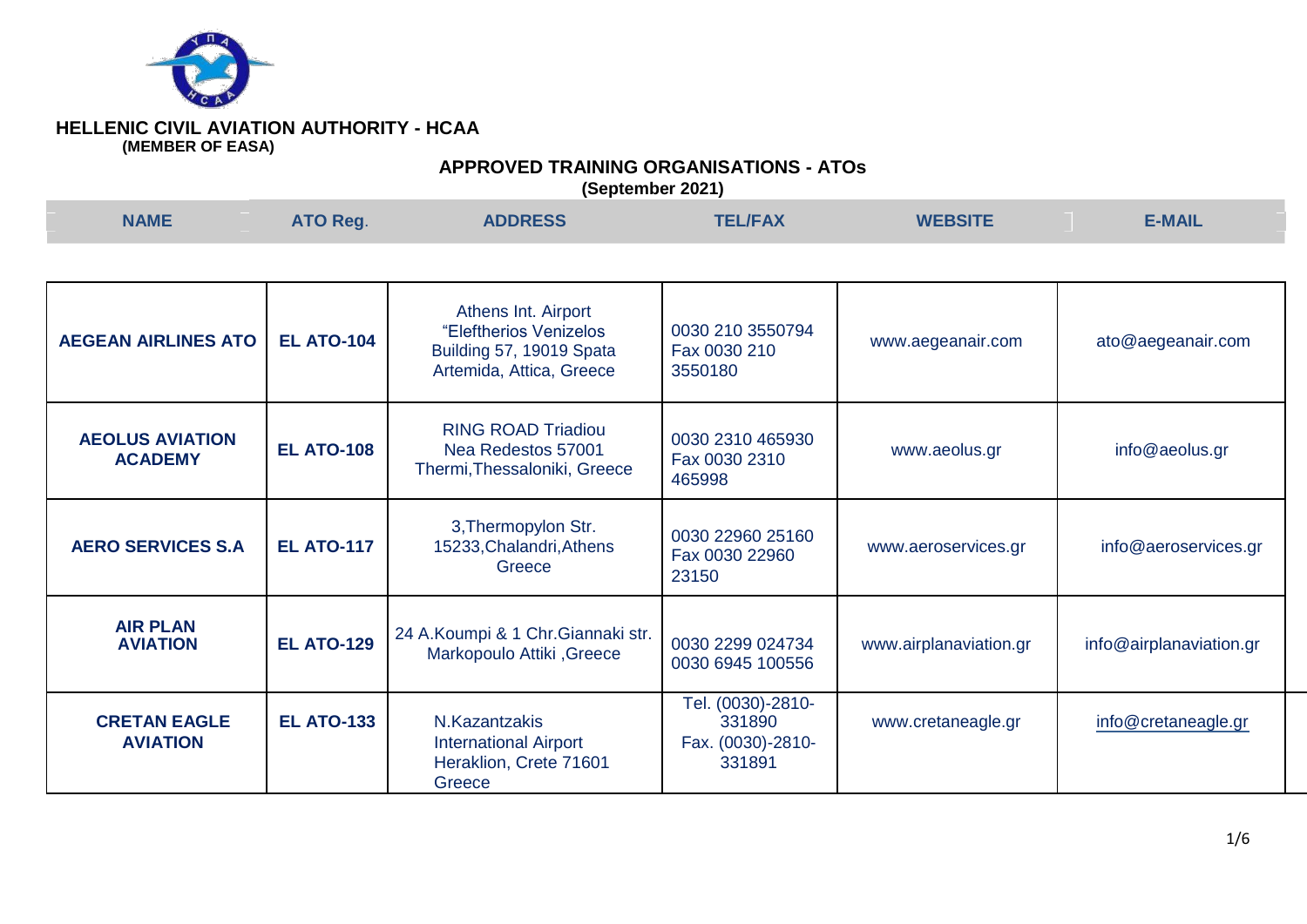

# **APPROVED TRAINING ORGANISATIONS - ATOs**

| <b>NAME</b>                  | ATO Reg.          | <b>ADDRESS</b>                                                                       | <b>TEL/FAX</b>                                                  | <b>WEBSITE</b>            | <b>E-MAIL</b>               |
|------------------------------|-------------------|--------------------------------------------------------------------------------------|-----------------------------------------------------------------|---------------------------|-----------------------------|
| <b>EGNATIA AVIATION Ltd.</b> | <b>EL ATO-106</b> | Kavala Int. Airport<br>642 00 Chrysoupolis<br>Kavala, Greece                         | 0030 25910 53390<br>Fax 0030 25910<br>53391                     | www.egnatia-aviation.aero | info@egnatia-aviation.com   |
| <b>ELLINAIR SA</b>           | <b>EL ATO-125</b> | 9th km Thessaloniki-Moudanion<br>road, Ligaria, Pilaia 57001<br>Thessaloniki, Greece | 0030 2310 486134<br>Fax 0030 2310<br>486137                     | www.ellinair.com          | ato@ellinair.com            |
| <b>FSTC EUROPE S.A</b>       | <b>EL ATO-126</b> | Vathi Pigadi, 19600<br><b>Mandra Attikis</b>                                         | 0030 210 5563339<br>Fax 0030 211<br>8003339                     | www.fstc.eu               | info@fstc.eu<br>acc@fstc.eu |
| <b>F.A.S. PILOT ACADEMY</b>  | <b>EL ATO-103</b> | 13 Dimitriou Nikolaou Allagianni<br>str.19003 Markopoulo, Attiki<br>Greece           | 0030 22990 49814<br>0030 22410 81000<br>Fax 0030 22990<br>25141 | www.faspilotacademy.aero  | info@fas.gr<br>fas@fas.gr   |
| <b>GLOBAL AVIATION SA</b>    | <b>EL ATO-102</b> | 79-81 Filonos Street<br>Piraeus, 18535, Greece                                       | 0030 210 4110609<br>0030 210 4138087<br>Fax 22960 81154         | www.globalaviationsa.com  | global@globalaviationsa.com |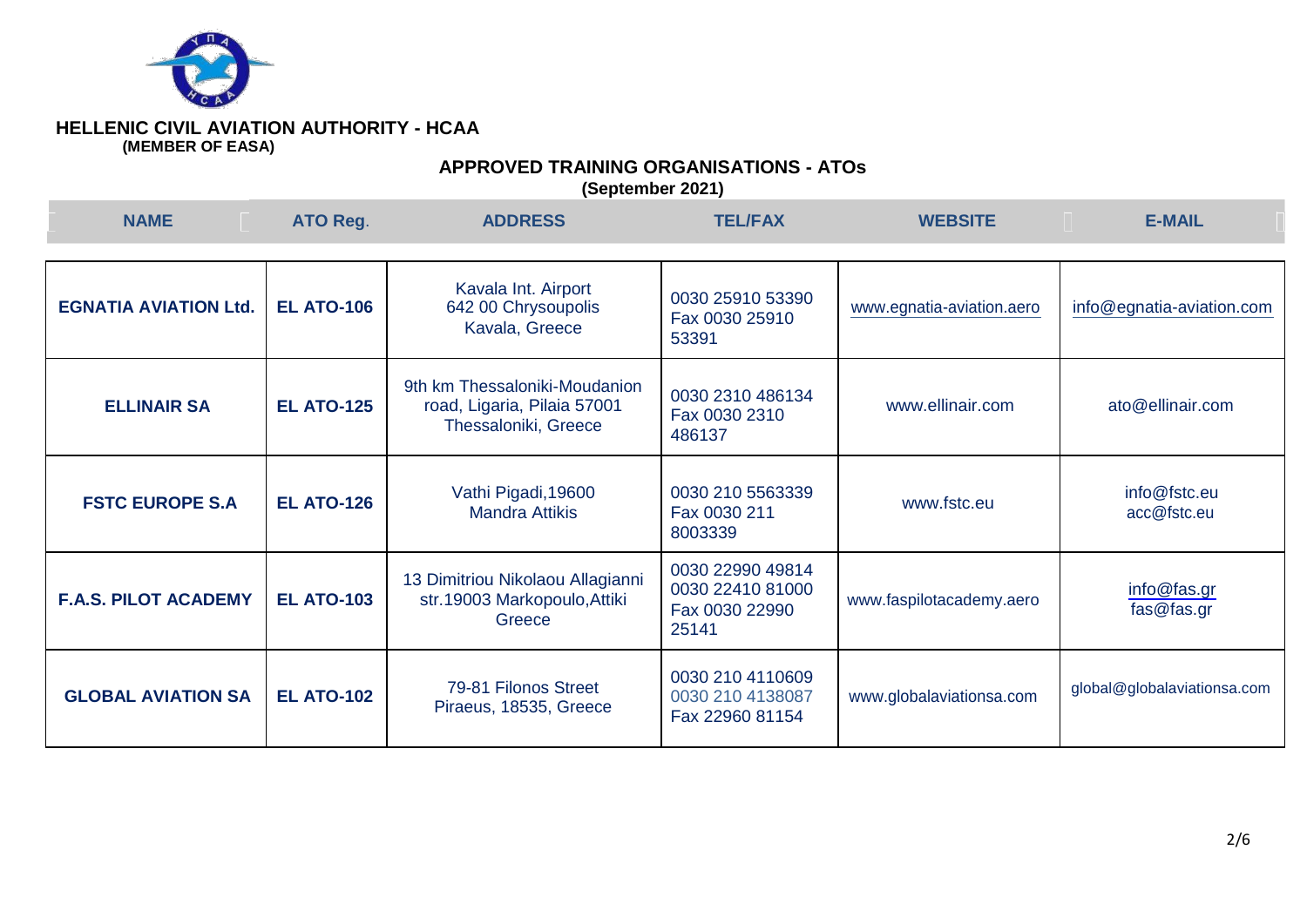

## **APPROVED TRAINING ORGANISATIONS - ATOs**

| <b>NAME</b>                                               | ATO Reg.          | <b>ADDRESS</b>                                                                             | <b>TEL/FAX</b>                                                         | <b>WEBSITE</b>          | <b>E-MAIL</b>            |
|-----------------------------------------------------------|-------------------|--------------------------------------------------------------------------------------------|------------------------------------------------------------------------|-------------------------|--------------------------|
| <b>GREEK AIRMAN SA</b>                                    | <b>EL ATO-112</b> | Megara Airport, 19100 Megara<br>Greece                                                     | 0030 210 4624890<br>Fax 0030 210<br>4624893                            | www.greekairman.gr      | info@greekairman.gr      |
| <b>GULFAIR ACADEMY</b>                                    | <b>EL ATO-135</b> | 13 poseidonos av. Alimos 17455<br>Attiki Greece                                            | 0030 21 0984 4175<br>0030 6948883554                                   | www.gulfair-academy.com | info@gulfair-academy.com |
| <b>HELLENIC AIR</b><br><b>TRAINING SERVICES</b><br>(HATS) | <b>EL ATO-118</b> | 15, Ermou str. 19003,<br>Markopoulo, Greece                                                | 0030 22990 24820<br>Fax 0030 22990<br>24854                            | www.hatsato.com         | info@hatsato.com         |
| <b>FLYENCE AVIATION</b><br><b>ACADEMY</b>                 | <b>EL ATO-132</b> | 4 Konstantinoupoleos ave.& 2<br>Stylianou Gonata str.<br>Peristeri, Attiki 12133<br>Greece | 0030 213 0887969<br>0030 213 0458336<br>0030 6949 475016               | www.flyence.com         | info@flyence.com         |
| <b>JETSTREAM</b><br><b>AVIATION</b><br><b>ACADEMY</b>     | <b>EL ATO-110</b> | 198 Vas. Pavlou, 19004<br>Spata, Greece                                                    | 0030 210 6025700<br>Fax 0030 210<br>3541381<br>Fax 0030 210<br>6025720 | www.jetstream.gr        | info@jetstream.gr        |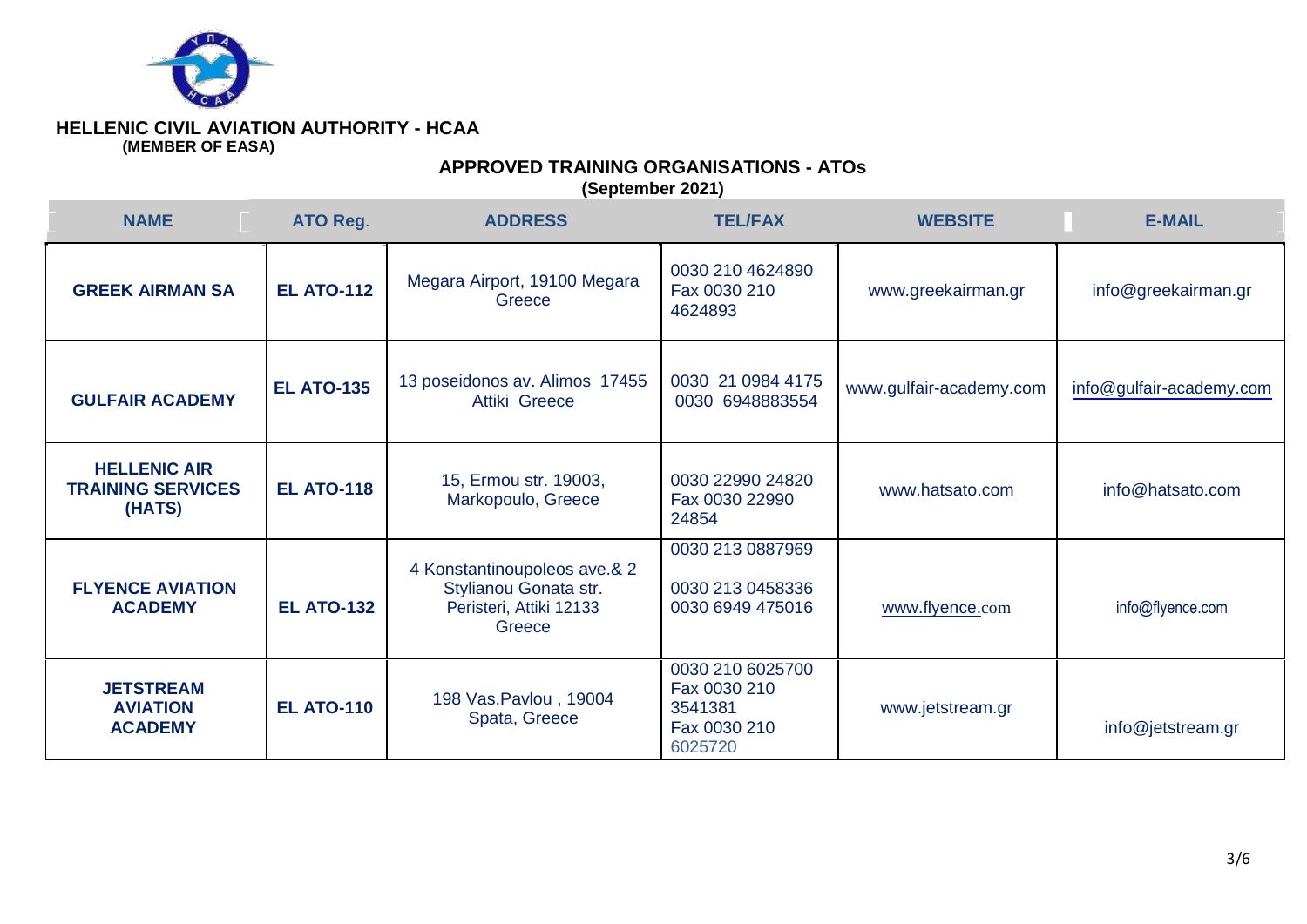

## **APPROVED TRAINING ORGANISATIONS - ATOs**

| <b>NAME</b>                               | ATO Reg.          | <b>ADDRESS</b>                                                               | <b>TEL/FAX</b>                                                                             | <b>WEBSITE</b>                | <b>E-MAIL</b>                  |
|-------------------------------------------|-------------------|------------------------------------------------------------------------------|--------------------------------------------------------------------------------------------|-------------------------------|--------------------------------|
| <b>MESOGEION</b><br><b>AEROCLUB</b>       | <b>EL ATO-127</b> | 1 Ag. Charalampous str. 11474<br><b>Athens Greece</b>                        | 0030 210 6748546<br>0030 6977449847<br>Fax 0030 210<br>8169910<br><b>LGTT Airfield Fax</b> | www.mesogeion-<br>aeroclub.gr | info@mesogeion-<br>aeroclub.gr |
| <b>HORIZON AVIATION</b><br><b>ACADEMY</b> | <b>EL ATO-134</b> | 1A Andrianoupoleos str.<br>Kalamaria, 55133<br>Thessaloniki<br><b>GREECE</b> | 0030 2310 475111<br>0030 2310 475115                                                       | www.horizonaviation.gr        | info@horizonaviation.gr        |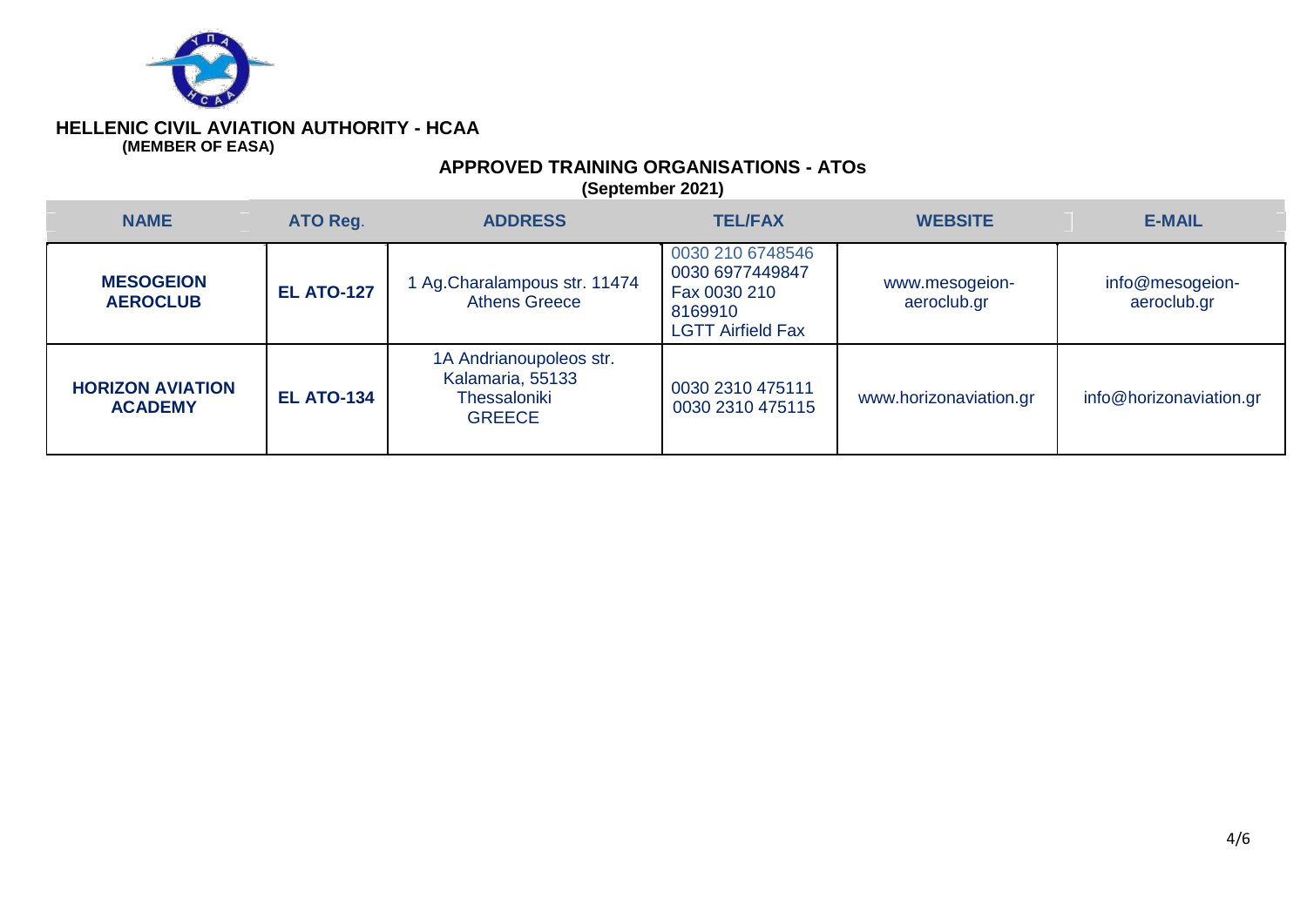

# **APPROVED TRAINING ORGANISATIONS - ATOs**

| <b>NAME</b> | <b>ATO Reg.</b> | <b>ADDRESS</b> | <b>TEL/FAX</b> | <b>WEBSITE</b> | <b>E-MAIL</b> |  |
|-------------|-----------------|----------------|----------------|----------------|---------------|--|
|             |                 |                |                |                |               |  |

| <b>ORANGE2FLY</b>                       | <b>EL ATO-017</b> | <b>62 Kifissias Avenue</b><br><b>15125 Marousi, Athens Greece</b>             | $T: +30$<br>2163000890<br>$Fax: +30$<br>2163000819 | www.orange2flyacademy<br>.com | ato@orange2fly.com     |
|-----------------------------------------|-------------------|-------------------------------------------------------------------------------|----------------------------------------------------|-------------------------------|------------------------|
| <b>SKIES AVIATION</b><br><b>ACADEMY</b> | <b>EL ATO-122</b> | 10 Thessalonikis Av. 57019<br>Peraia, Thessaloniki, Greece                    | 0030 23920 21100<br>Fax 0030 23920<br>21115        | www.skiesacademy.aero         | info@skiesacademy.aero |
| <b>SKY EXPRESS</b>                      | <b>EL ATO-124</b> | <b>Athens International Airport</b><br>"El.Venizelos", 19019<br>Spata, Greece | 0030 210 3564960<br>Fax 0030 210<br>3564150        | www.skyexpress.gr             | ato@skyexpress.gr      |
| <b>SUPERIOR AIR</b>                     | <b>EL ATO-116</b> | <b>Megara General Aviation</b><br>Airport, TK 19100 Megara<br>Greece          | 0030 2296 772018<br>Fax 0030 2296<br>021185        | www.superior-air.gr           | info@superior-air.gr   |
| <b>SWIFT AIR</b><br><b>HELLAS SA</b>    | <b>EL ATO-114</b> | Ellinikis Dimokratias&<br>24 A A.Koumpi, 19003<br>Markopoulo, Greece          | 0030 22990 63790<br>Fax 0030 22990<br>63791        | www.swiftairhellas.gr         | ato@swiftair.com       |
| <b>TAE AVIATION</b><br><b>ACADEMY</b>   | <b>EL ATO-121</b> | 42 <sup>nd</sup> km Old National-<br>Athens/Korinthos Road, Megara<br>Greece  | 0030 23920 29900<br>Fax 0030 23920<br>29109        | www.tae.gr                    | info@tae.gr            |